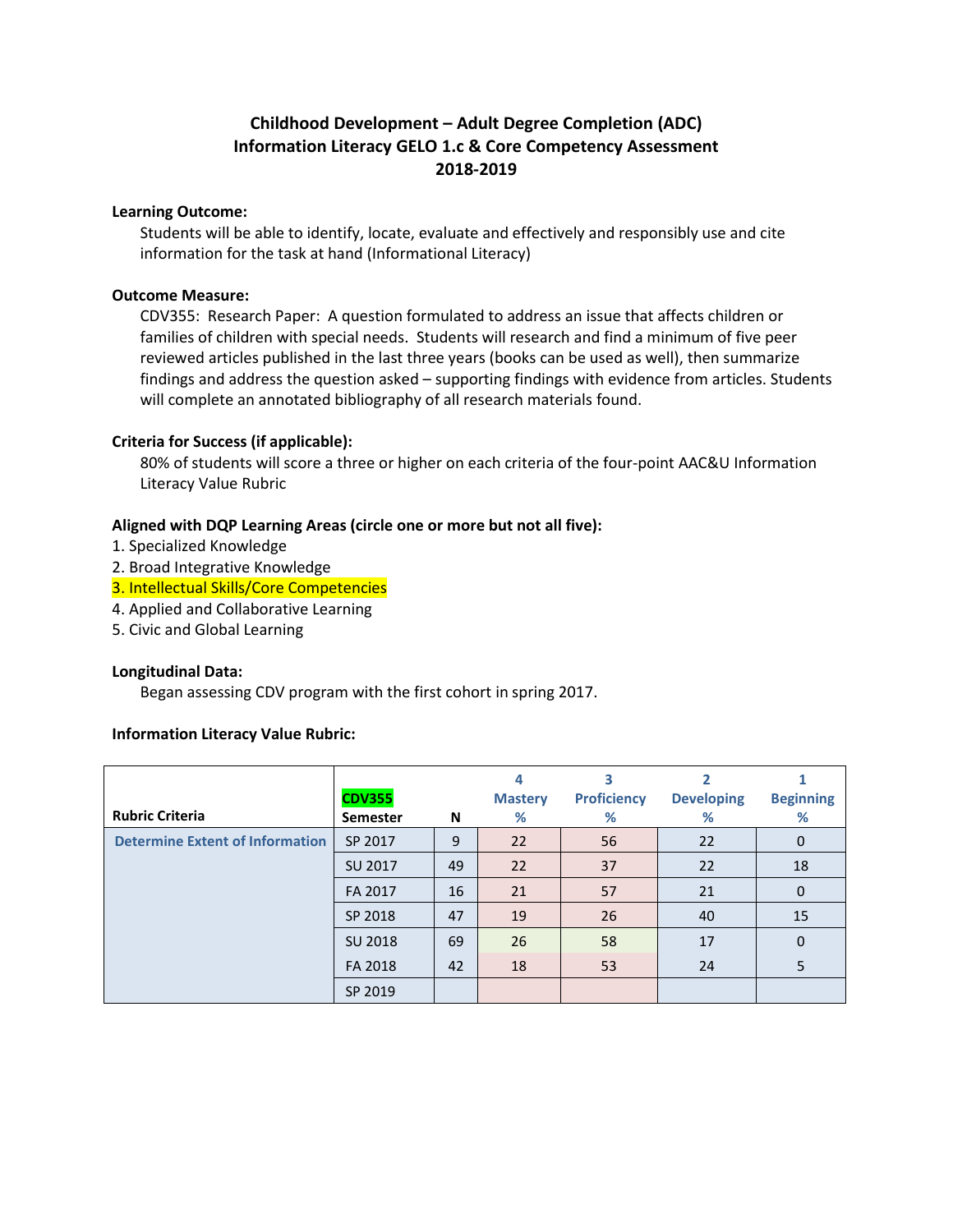|                                       |               |          | 4              | $\overline{\mathbf{3}}$ | $\overline{2}$    | $\mathbf{1}$        |
|---------------------------------------|---------------|----------|----------------|-------------------------|-------------------|---------------------|
|                                       | <b>CDV355</b> |          | <b>Mastery</b> | <b>Proficiency</b>      | <b>Developing</b> | <b>Beginning</b>    |
| <b>Rubric Criteria</b>                | Semester      | N        | %              | %                       | $\%$              | %                   |
| <b>Access Needed Information</b>      | SP 2017       | 9        | $\Omega$       | 67                      | 33                | $\Omega$            |
|                                       | SU 2017       | 49       | 39             | 41                      | 14                | 6                   |
|                                       | FA 2017       | 16       | $\mathbf 0$    | 79                      | 21                | 0                   |
|                                       | SP 2018       | 47       | 34             | 51                      | 13                | $\overline{2}$      |
|                                       | SU 2018       | 69       | 26             | 59                      | 15                | $\mathsf{O}\xspace$ |
|                                       | FA 2018       | 42       | 18             | 50                      | 29                | 3                   |
|                                       | SP 2019       |          |                |                         |                   |                     |
| <b>Evaluate Information / Sources</b> | SP 2017       | 9        | 11             | 67                      | 22                | $\mathbf{0}$        |
|                                       | SU 2017       | 49       | 24             | 51                      | 20                | $\overline{4}$      |
|                                       | FA 2017       | 16       | $\Omega$       | 79                      | 21                | 0                   |
|                                       | SP 2018       | 47       | 28             | 55                      | 17                | $\mathbf 0$         |
|                                       | SU 2018       | 69       | 27             | 50                      | 23                | $\pmb{0}$           |
|                                       | FA 2018       | 42       | 16             | 63                      | 18                | 3                   |
|                                       | SP 2019       |          |                |                         |                   |                     |
| <b>Use Information Effectively</b>    | SP 2017       | $\Omega$ | 67             | 33                      | $\Omega$          | 0                   |
|                                       | SU 2017       | 49       | 8              | 47                      | 37                | 8                   |
|                                       | FA 2017       | 16       | $\overline{7}$ | 57                      | 36                | 0                   |
|                                       | SP 2018       | 47       | 6              | 49                      | 38                | 6                   |
|                                       | SU 2018       | 69       | 20             | 50                      | 24                | 6                   |
|                                       | FA 2018       | 42       | 11             | 63                      | 24                | 3                   |
|                                       | SP 2019       |          |                |                         |                   |                     |
| <b>Access and Use Information</b>     | SP 2017       | 9        | 11             | 33                      | 56                | $\Omega$            |
|                                       | SU 2017       | 49       | $\mathbf 0$    | 15                      | 33                | 52                  |
|                                       | FA 2017       | 16       | $\mathbf{0}$   | 29                      | 57                | 14                  |
|                                       | SP 2018       | 47       | $\overline{2}$ | 27                      | 38                | 33                  |
|                                       | SU 2018       | 69       | 5              | 58                      | 27                | 11                  |
|                                       | FA 2018       | 42       | 3              | 50                      | 42                | 5                   |
|                                       | SP 2019       |          |                |                         |                   |                     |

# **Conclusions Drawn from Data:**

Overall, the criteria 80% was not achieved for this learning outcome. 78% was achieved for determining the extent of information, 77% was achieved for accessing needed information, 78% was achieved for evaluating information/sources, 72% was achieved for effective use of information, and 58% was achieved for access and use of information.

Students were provided exemplar examples of assignments, faculty was scaffolded on alignment of rubrics. Although a writing course was added to the program in term one, students for this assessment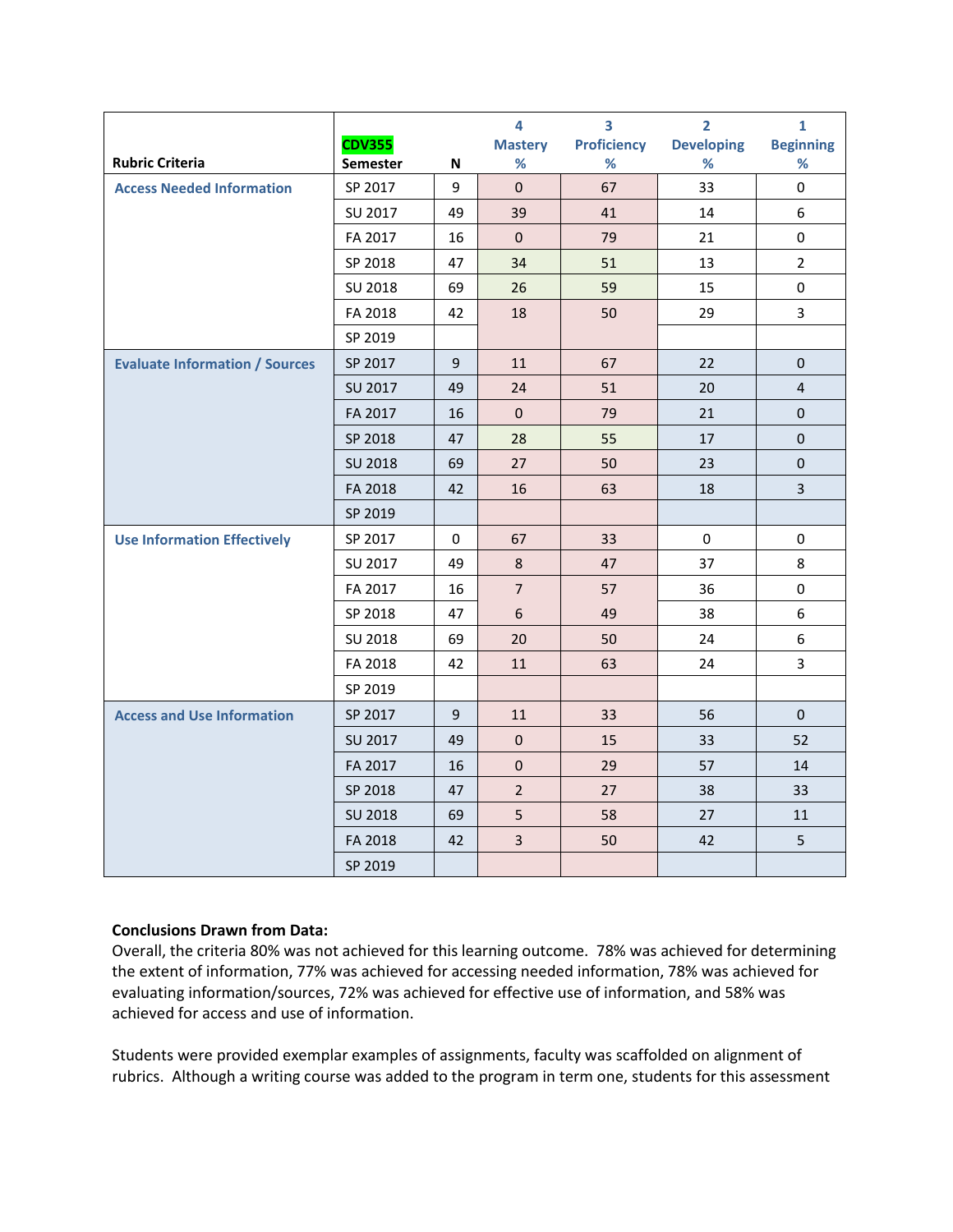period had not yet benefited from that course. The writing workshop that was offered by the librarian or CEL Director of Writing was not conducted for this group of students.

A writing course was added to the program in Fall 2018 to help improve competencies in written word and research. Results from this course should be evident in the 2019-2020 assessment.

The signature assignment was assessed by the Program Director and the Department Chair.

# **Changes to be Made Based on Data:**

Assignment grading rubric and prompt for students will be evaluated to clearly communicate goals of the assignment and ensure alignment with PLO3 and depth of analyzing scientific research and understanding of philosophical views of growth and development. Exemplar examples of assignment will be added into the assignment prompt and faculty resources. A research workshop, provided by the CEL Director of Writing, will be scheduled for the beginning of the course to support the knowledge gained in the writing course from the first term and ensure mastery of research and writing practices.

Professors will be scaffolded in alignment of rubrics and understanding of how this assignment is evaluated against PLO3. The focus will be depth of research and understanding of different philosophical viewpoints of growth and development, clarity of assignment goals and consistent alignment of rubrics throughout the cohorts. This will be done through faculty training and the student research workshop.

While an overall improvement was shown, the current rubric should be evaluated for clear alignment to the PLO for this assignment.